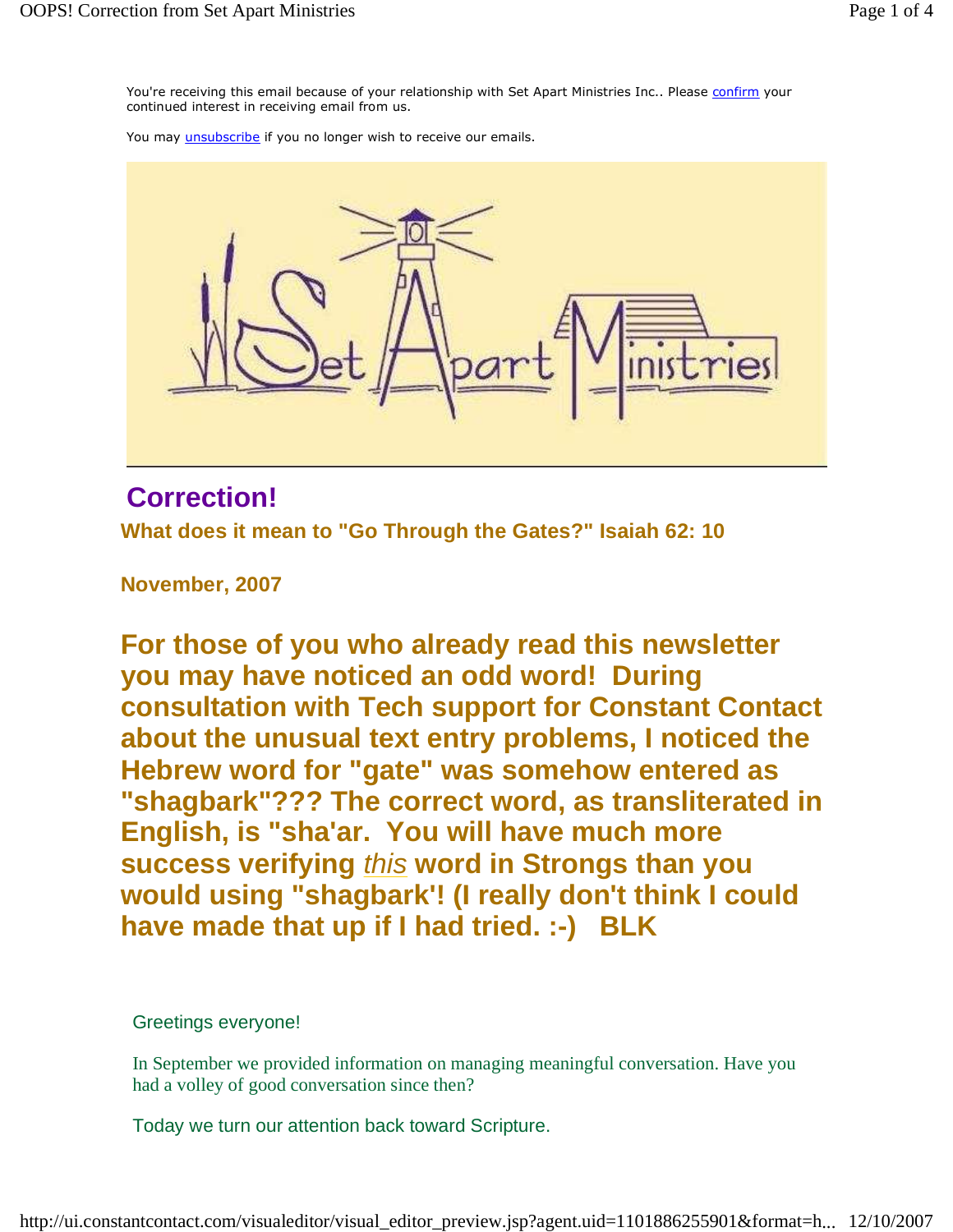Our SAM community has been considering Isaiah 62: 10 lately:

**Go through! Go through the gates! Prepare the way for the people. Cast Up, cast up the highway; gather out the stones; lift up a standard for the people.** KJV

There is a wonderful worship song by Barry and Batya Siegel based on this verse. It always is a stirring reminder of our God's call to us whenever we include it in our worship time.

As we see such turmoil all around us in personal and societal matters: down turn of the economy, family crucibles and so forth, it is a comfort to be reminded that our



Messiah has a future planned for us that has hope! He is the Way and He has laid out a way for us to go.

Through His prophet, Isaiah, He urged us to take action. Strongs number 5674 is the word for "Go Through" **abar** This word is from a primitive root meaning **to cross over, to convey, to deliver, to order.** It is **widely used for any transition, whether it be literal or figurative.** It is the same root for the word Hebrew. We know Abraham was called by our God to leave his family and his land and to cross over as God led him. It means not only a physical action we take but also refers to lifestyle transitions. Whenever something is repeated in Hebrew it is for emphasis as there is no superlative form in Hebrew as we have in English. i.e. good better best. So in the most straightforward literal manner, we are being urged to move forward, to go through or cross over just as our father Abraham received the call.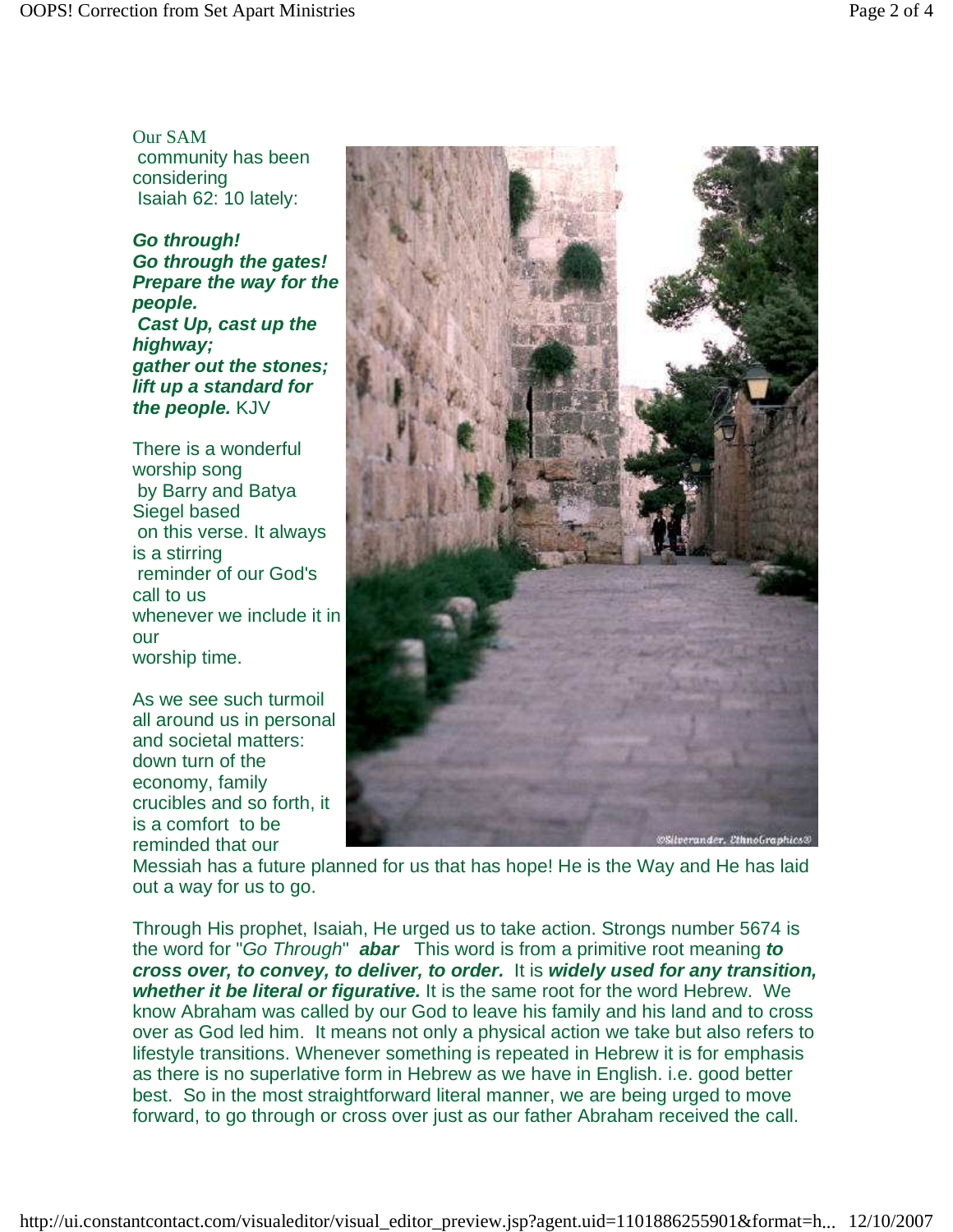Don't just hear the call--go through! Do it!

And where are we to go? The next word, gate, is Strong's # 8179, **shagbark**  which means a **door, an opening, a gate, a city port**. The first impression I have is that this refers to the gates of a city, probably Jerusalem if I consider it in context. Biblically, gates represent many concepts. Here are a few: A city was considered shamed if they didn't have a strong wall and a gate so it represents going through to a place of safety. The gates of the city were an important meeting place where decisions were made. Matters between two people were settled by the judge sitting there, which means presiding there. Gates often had messengers who would convey messages from the people to the king and from the king to the people. The simple, literal meaning; calling **pshat** in Hebrew, then means to enter in through a gate. If you have read Revelation, you know that we will ultimately enter in to one of the twelve gates of the New Jerusalem: each one named for the Tribes of Israel, or Jacob's Sons, with Manassah and Ephraim representing Joseph.

In a spiritual sense, like our Father Abraham, entering in often means leaving behind other things or a lifestyle, as we listen and learn from our God as He teaches us how to honor Him and how to live. For those whose past included obvious behaviors such as frequent intoxication, or sexual immorality or perhaps loud, loose, common language, entering through these gates can well lead to very obvious transition to a new behavior and lifestyle. For those who were not in these habits, the transition may be less obvious on the outside but will still be a challenge as our Father from Whom nothing is hidden searches our hearts.

**Have you gone through the gates of faith and fully entered in** to all that our Messiah has for you? Have you left behind the things of the world that would ensnare you? All through the Word, from Genesis to Revelation, the call is heard to be separate, be set apart, from the things of the world. Enter in more and more fully to our Messiah's plans for you.

Marilyn and I are here to walk with you through any transitions you are called to make and we would be honored to prayerfully do so.

If you'd like to hear these concepts discussed, please check out this link to our **October For Women Only Teleconference** in which we discussed this Isaiah verse. In the hour conference, we moved all the way from the simple, literal meaning to the more prophetic level of understanding. November's teleconference is scheduled for the last Sunday morning in November if you'd like to join in on the discussion as we cover the second part of this verse about preparing the way for the people.

## If you have been encouraged in this newsletter, please share it with a friend!

Please check out our website for more information about how coaching can assist you during your transitions.